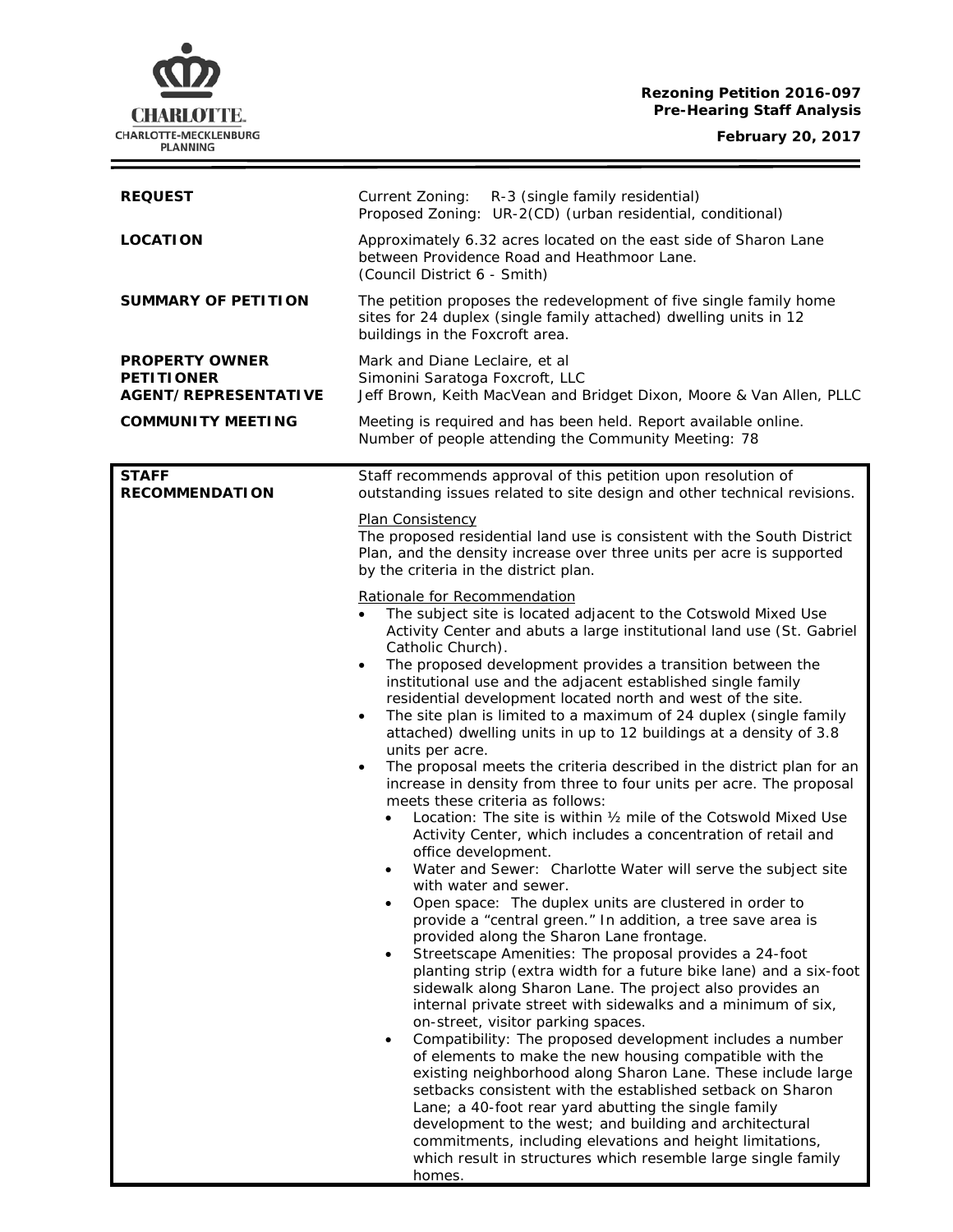#### **PLANNING STAFF REVIEW**

- **Background** 
	- A public hearing was held on this petition on October of 2016. The Zoning Committee considered the petition at their work session on January 4, 2017 and unanimously recommended a new public hearing due to the changes made to the site plan related to layout, density, yards and buffers. At the January 17, 2017 City Council Zoning Meeting, the City Council agreed with the recommendation of the Zoning Committee and scheduled a new public hearing for February 20, 2017.

# • **Proposed Request Details**

The site plan accompanying this petition contains the following provisions:

- Allows up to 24 duplex (single family attached) dwelling units in a maximum of 12 principal buildings for a density of 3.8 units per acre.
- Limits building height to two stories and not to exceed 40 feet.
- Provides a 100-foot setback along Sharon Lane. This setback is equivalent to other single family homes along Sharon Lane. The rezoning plan commits to retaining existing vegetation within the setback except as may be required to remove existing driveways and construct the new driveways and sidewalks. The petitioner may also remove any invasive plant species and will provide supplemental landscaping where existing and invasive vegetation is removed.
- Provides a 15-foot rear yard along the northern property line, a ten-foot rear yard along the eastern property line and a 40-foot rear yard along the southern property line, abutting single family homes with a 25-foot "Class C" buffer.
- Commits to using good faith efforts to preserve existing trees of five-inch caliper or greater within 12 feet of the southern property line.
- Specifies that the development may be completed in two phases and that transportation improvements, landscaping, and buffer improvements per phase be completed prior to issuance of the first certificate of occupancy for each phase.
- Provides access via a private street off Sharon Lane and a looping, internal private drive.
- Provides a minimum 24-foot planting strip, including width for a future bike lane, and six-foot sidewalk along Sharon Lane. Provides an internal network of five-foot wide sidewalks to provide pedestrian access throughout the site and from units to the public sidewalk.
- Commits to a minimum of six visitor parking spaces within the development.
- Provides building elevations and specifies building materials. Specifies that side elevations along Sharon Lane will contain windows so that blank walls will not occur.
- Provides additional architectural commitments related to unit entrances along Sharon Lane, pitched roofs, porches and stoops, and garage doors.
- Specifies that accessory buildings and structures will be constructed utilizing building materials, colors, architectural elements, and designs similar tothe principal buildings.
- Commits to screening meter banks, HVAC, and related mechanical equipment from adjoining properties and Sharon Lane.
- Provides waste management through rollout containers collected by private contractor.
- Limits detached lighting to 15 feet in height.

### • **Existing Zoning and Land Use**

- The site is currently zoned R-3 (single family residential) and developed with five single family homes.
- This section of Sharon Lane is zoned R-3 (single family residential).
- Adjacent to the site to the southwest are single family homes fronting Heathmoor Lane.
- Across Sharon Lane to the northwest are single family homes facing Sharon Lane.
- Adjacent to the site to the northeast is a single family home owned by St. Gabriel Catholic Church and used for church purposes.
- Further to the northeast along Sharon Lane abutting the site to the rear (southeast) is the St. Gabriel Catholic Church and School campus. In addition to St. Gabriel Catholic Church, uses at the intersection of Providence Road with Sharon Lane/Sharon Amity Road are Providence United Methodist Church, the Rosedale multi-family condominium development in R-17MF (multi-family residential) zoning, and the Providence Plaza office/retail development in MUDD(CD) (mixed use development, conditional) zoning.
- See "Rezoning Map" for existing zoning in the area.

### • **Rezoning History in Area**

- Petition 2016-018 rezoned approximately 1.45 acres located at South Sharon Amity Road and Woodlark Lane from R-17MF (multi-family residential) to UR-2(CD) (urban residential, conditional) to allow a maximum of 19 single family attached units at a density of 13.2 units per acre.
- Petitions 2011-030 and 2013-051 rezoned two sites of approximately 2.27 and 1.97 acres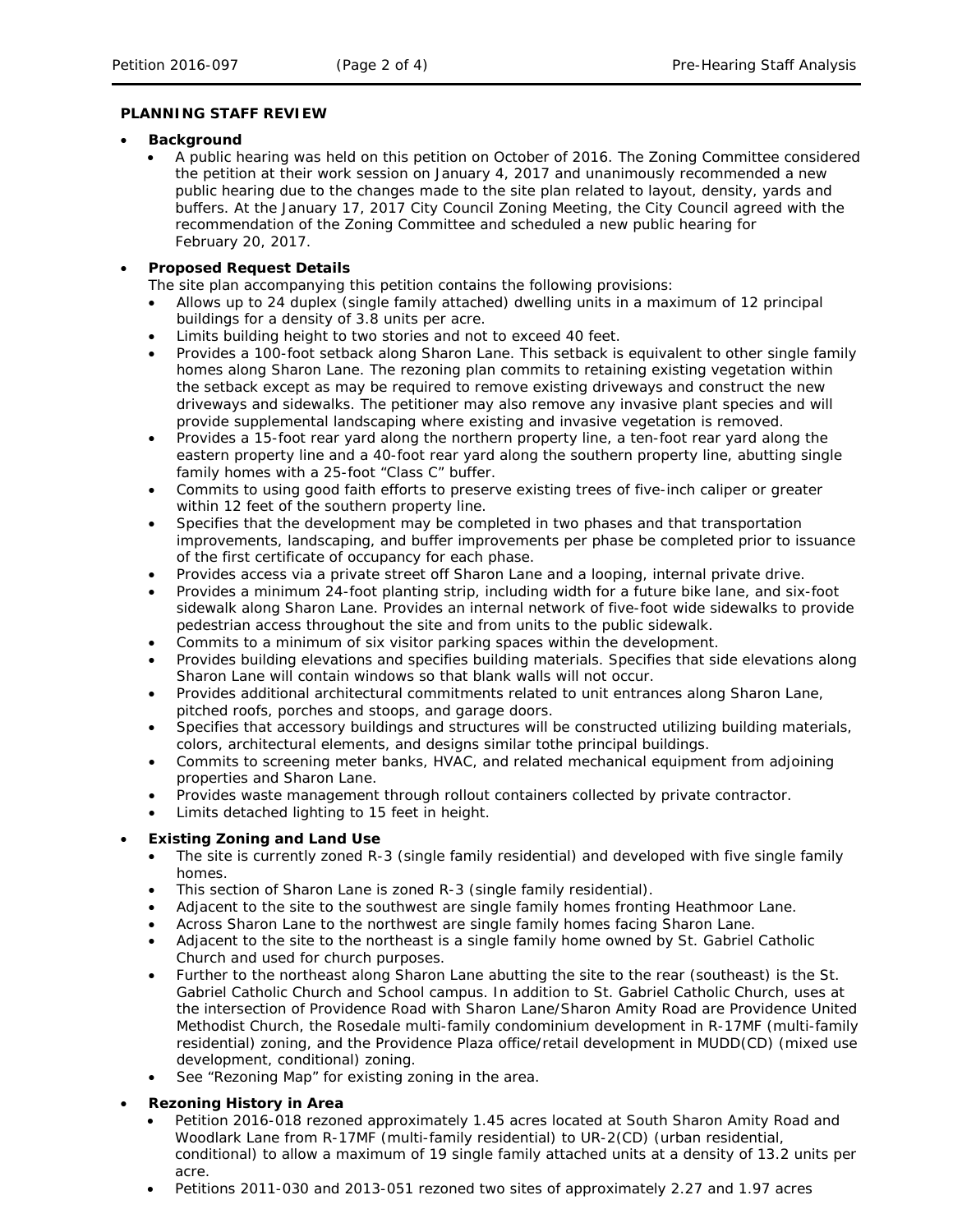located on Providence Road, just south of the intersection of Sharon Lane and Sharon Amity Road, from R-3 (single family residential) to INST(CD) (institutional, conditional) to allow two preschool/child development centers.

- **Public Plans and Policies**
	- The *South District Plan (*1993*)* shows the subject property as single family residential up to three dwellings per acre. The plan has specific criteria for an increase in density to four dwellings per acre. The criteria are:
		- Location: within ½ mile of a transit corridor; within ½ mile of a commercial and/or employment center or public park; where clustering could preserve environmental features such as floodplain, steep slopes or trees; within a large scale mixed use development with a variety of housing types; or adjacent to multi-family development.
		- Water and Sewer: Water and sewer provided by Charlotte Water or use of a private system meeting Charlotte Water standards.
		- Open space: Provision of common open space as densities rise. Clustering units to create open space amenities is encouraged.
		- Streetscape Amenities: Provision of sidewalks, street trees, curb, gutter and on-street parking.
		- Compatibility: Blend new development with adjacent single family development of lesser density. This may include lots on project edges having densities, yards, and setbacks similar to the existing development as a transition.

### • **TRANSPORTATION CONSIDERATIONS**

- This site is located along a major thoroughfare approximately 1000 feet from a signalized intersection with another major thoroughfare. This petition will replace the existing back of curb sidewalk with new sidewalk behind a wide planting strip, which reserves sufficient area to accommodate a future cross section that includes a bike lane.
- **Vehicle Trip Generation:**
	- Current Zoning:

Existing Use: 70 trips per day (based on five single family dwellings). Entitlement: 220 trips per day (based on 18 single family dwellings). Proposed Zoning: 190 trips per day (based on 24 duplex dwellings).

**DEPARTMENT COMMENTS** (see full department reports online)

- **Charlotte Area Transit System:** No issues.
- **Charlotte Department of Neighborhood & Business Services:** No issues.
- **Charlotte Fire Department:** No comments received.
- **Charlotte-Mecklenburg Schools:** The development allowed under the existing zoning would generate 11 students, while the development allowed under the proposed zoning will produce 11 students. Therefore, the net increase in the number of students generated from existing zoning to proposed zoning is 0 students.
	- The proposed development is not projected to increase the school utilization (without mobile classroom units) over existing conditions for Sharon Elementary (154%), Alexander Graham Middle (112%), or Myers Park High (114%).
- **Charlotte-Mecklenburg Storm Water Services:** No issues.
- **Charlotte Water:** Charlotte Water has water system availability for the rezoning boundary via an existing eight-inch water distribution main located along Sharon Lane. Charlotte Water has sewer system availability for the rezoning boundary via an existing eight-inch gravity sewer main located along Sharon Lane.
- **Engineering and Property Management:** Development of the site shall comply with the requirements of the City of Charlotte Tree Ordinance. Property is located in the Wedge; therefore, trees save shall be provided on site. Tree save area is to be a minimum of 30 feet wide; no structures will be allowed within ten feet of the tree save area.
- **Mecklenburg County Land Use and Environmental Services Agency:** No comments received.
- **Mecklenburg County Parks and Recreation Department:** No issues.

### **OUTSTANDING ISSUES**

Site and Building Design

1. Annotate the proposed elevations highlighting the key elements committed to in the architectural standards.